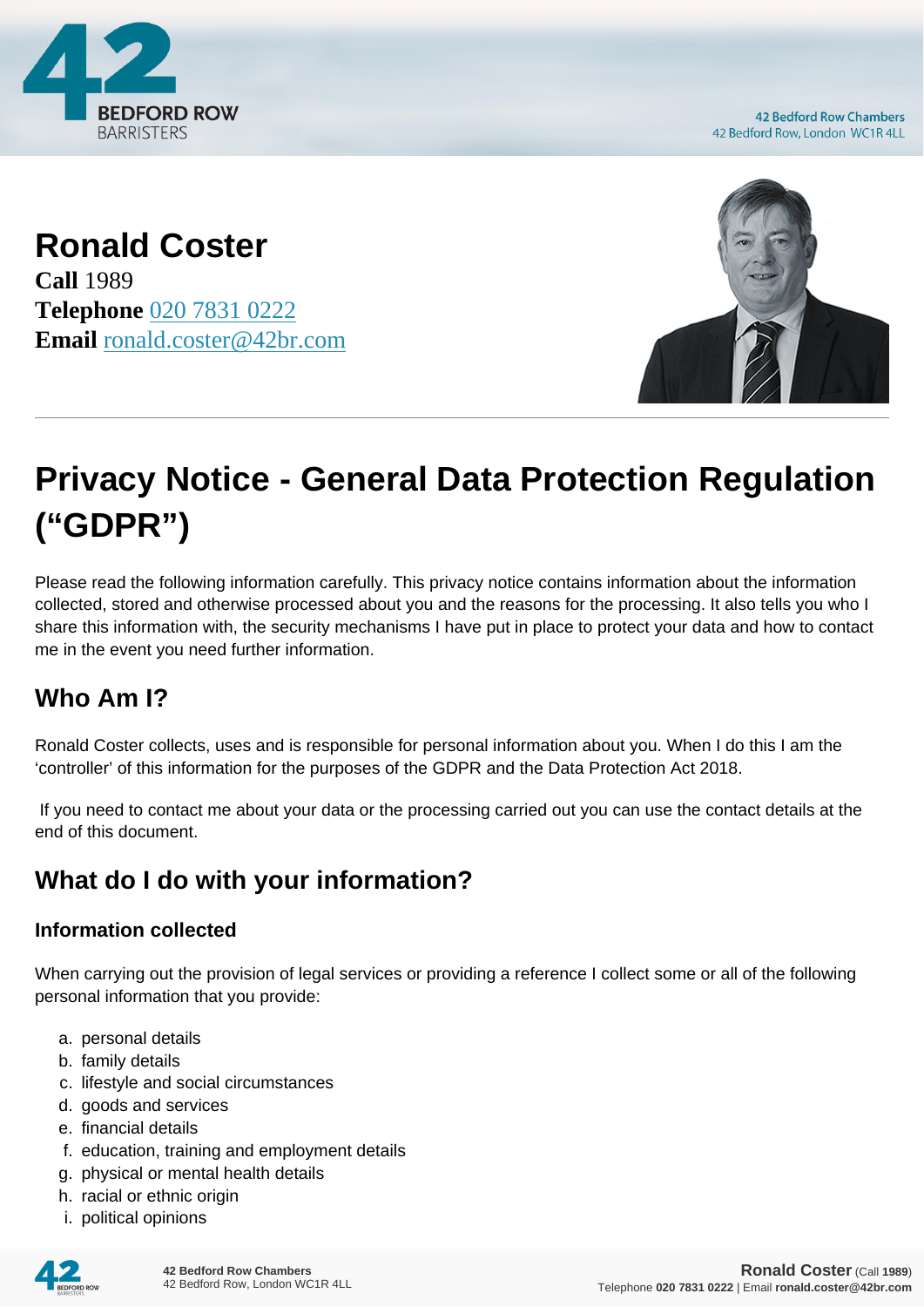

- j. religious, philosophical or other beliefs
- k. trade union membership
- l. sex life or sexual orientation
- m. genetic data
- n. biometric data for the purpose of uniquely identifying a natural person
- o. criminal proceedings, outcomes and sentences, and related security measures
- p. other personal data relevant to instructions to provide legal services, including data specific to the instructions in question.

#### **Information collected from other sources.**

The same categories of information may also be obtained from third parties, such as other legal professionals or experts, members of the public, your family and friends, witnesses, courts and other tribunals, investigators, government departments, regulators, public records and registers,

#### **How I use your personal information: Purposes**

I may use your personal information for the following purposes:

- i. to provide legal services to my clients, including the provision of legal advice and representation in courts, tribunals, arbitrations, and mediations
- ii. to keep accounting records and carry out office administration
- iii. to take or defend legal or regulatory proceedings or to exercise a lien
- iv. to respond to potential complaints or make complaints
- v. to check for potential conflicts of interest in relation to future potential cases
- vi. to promote and market my services
- vii. to carry out anti-money laundering and terrorist financing checks
- viii. to train other barristers and when providing work-shadowing opportunities
- ix. to respond to requests for references
- x. when procuring goods and services
- xi. to publish legal judgments and decisions of courts and tribunals
- xii. as required or permitted by law.

### **Whether information has to be provided by you, and why**

If I have been instructed by you or on your behalf on a case or if you have asked for a reference, your personal information has to be provided, to enable me to provide you with advice or representation or the reference, and to enable me to comply with my professional obligations, and to keep accounting records.

### **The legal basis for processing your personal information**

I rely on the following as the lawful bases on which I collect and use your personal information:

- If you have consented to the processing of your personal information, then I may process your information for the Purposes set out above to the extent to which you have consented to me doing so.
- If you are a client, processing is necessary for the performance of a contract for legal services or in order to take steps at your request prior to entering into a contract.

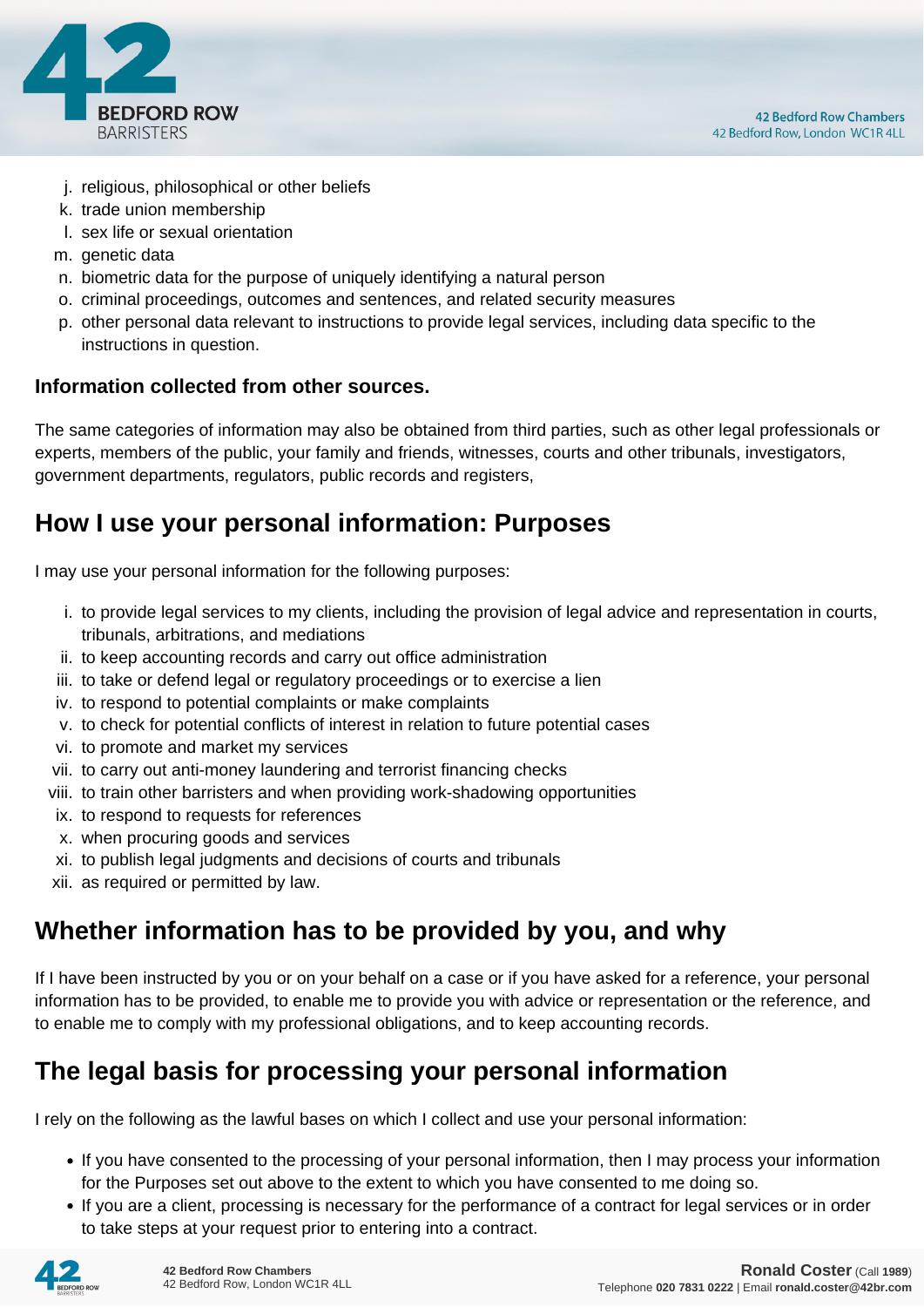

- In relation to information which is in categories (g) to (o) above (these being categories which are considered to include particularly sensitive information and which include information about criminal convictions or proceedings) I rely on your consent for any processing for the purposes set out in purposes (ii), (iv), (vi), (viii) and (ix) above. I need your consent to carry out processing of this data for these purposes. However, if you do not consent to processing for purposes (iv) and (ix) (responding to potential complaints and providing a reference) I will be unable to take your case or to provide a reference. This is because I need to be able to retain all the material about your case until there is no prospect of a complaint and to provide an informed and complete reference.
- In relation to information in categories (g) to (o) above (these being categories which are considered to be particularly sensitive information and include information about criminal convictions or proceedings), I am entitled by law to process the information where the processing is necessary for legal proceedings, legal advice, or otherwise for establishing, exercising or defending legal rights.
- In relation to information which is not in categories (g) to (o) above, I rely on my legitimate interest and/or the legitimate interests of a third party in carrying out the processing for the Purposes set out above.
- In certain circumstances processing may be necessary in order that I can comply with a legal obligation to which I am subject (including carrying out anti-money laundering or terrorist financing checks).
- The processing is necessary to publish judgments or other decisions of courts or tribunals.

# **Who will I share your personal information with?**

 If you are a client, some of the information you provide will be protected by legal professional privilege unless and until the information becomes public in the course of any proceedings or otherwise. As a barrister I have an obligation to keep your information confidential, except where it otherwise becomes public or is disclosed as part of the case or proceedings.

It may be necessary to share your information with the following:

- data processors, such as my Chambers staff, IT support staff, email providers, data storage providers
- other legal professionals
- experts and other witnesses
- prosecution authorities
- courts and tribunals
- the staff in my chambers
- trainee barristers
- lay clients
- family and associates of the person whose personal information I am processing
- in the event of complaints, the Head of Chambers, other members of Chambers who deal with complaints, the Bar Standards Board, and the Legal Ombudsman
- other regulatory authorities
- current, past or prospective employers
- education and examining bodies
- business associates, professional advisers and trade bodies, e.g. the Bar Council
- the intended recipient, where you have asked me to provide a reference.
- the general public in relation to the publication of legal judgments and decisions of courts and tribunals .

I may be required to provide your information to regulators, such as the Bar Standards Board, the Financial Conduct Authority or the Information Commissioner's Office. In the case of the Information Commissioner's

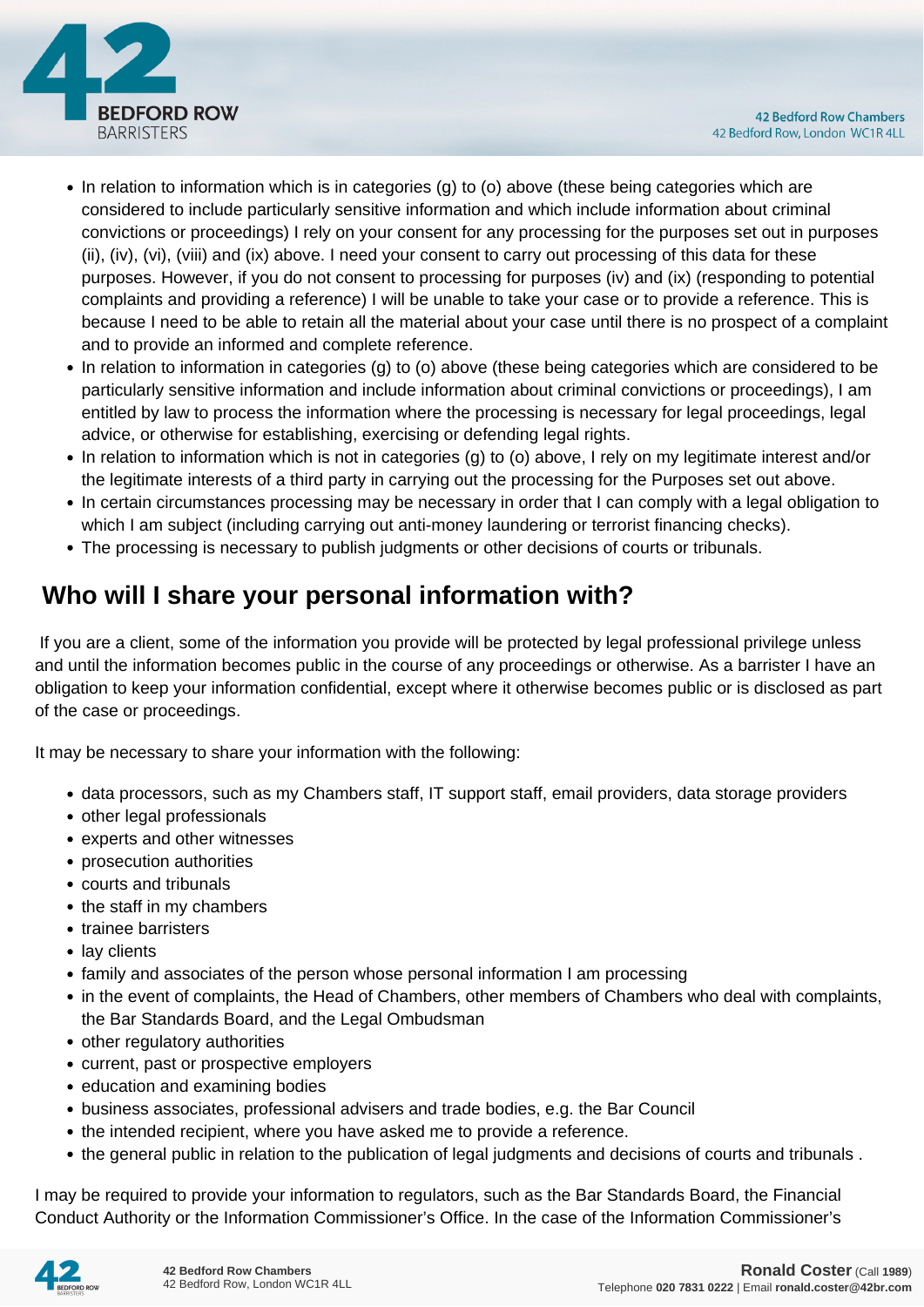

Office, there is a risk that your information may lawfully be disclosed by them for the purpose of any other civil or criminal proceedings, without my consent or yours, which includes privileged information.

I may also be required to disclose your information to the police or intelligence services, where required or permitted by law.

### **Sources of information**

The personal information I obtain may include information which has been obtained from:

- other legal professionals
- experts and other witnesses
- prosecution authorities
- courts and tribunals
- trainee barristers
- lay clients
- family and associates of the person whose personal information I am processing
- in the event of complaints, the Head of Chambers, other members of Chambers who deal with complaints, the Bar Standards Board, and the Legal Ombudsman
- other regulatory authorities
- current, past or prospective employers
- education and examining bodies
- business associates, professional advisers and trade bodies, e.g. the Bar Council
- the intended recipient, where you have asked me to provide a reference.
- the general public in relation to the publication of legal judgments and decisions of courts and tribunals .
- data processors, such as my Chambers staff, IT support staff, email providers, data storage providers and typists
- public sources, such as the press, public registers and law reports.

# **Transfer of your information outside the European Economic Area (EEA)**

This privacy notice is of general application and as such it is not possible to state whether it will be necessary to transfer your information out of the EEA in any particular case or for a reference. However, if you reside outside the EEA or your case or the role for which you require a reference involves persons or organisations or courts and tribunals outside the EEA then it may be necessary to transfer some of your data to that country outside of the EEA for that purpose. If you are in a country outside the EEA or if the instructions you provide come from outside the EEA then it is inevitable that information will be transferred to those countries. If this applies to you and you wish additional precautions to be taken in respect of your information please indicate this when providing initial instructions.

Some countries and organisations outside the EEA have been assessed by the European Commission and their data protection laws and procedures found to show adequate protection. The list can be found here. Most do not. If your information has to be transferred outside the EEA, then it may not have the same protections and you may not have the same rights as you would within the EEA.

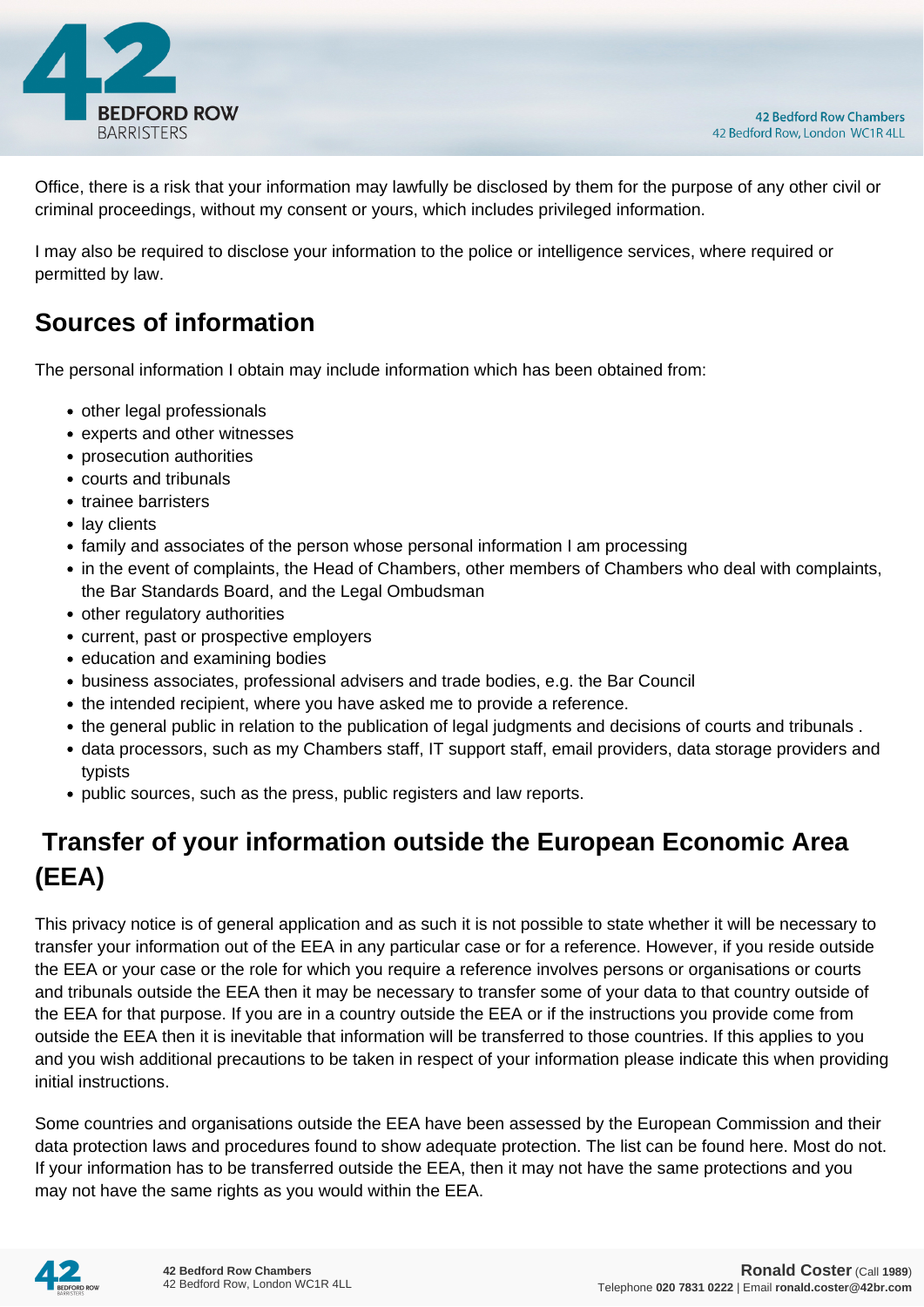

I may transfer your personal information to the following which are located outside the European Economic Area (EEA):

cloud data storage services based in the USA who have agreed to comply with the EU-

U.S. Privacy Shield, in order to enable me to store your data and/or backup copies of your data so that I may access your data when I need to. The USA does not have the same data protection laws as the EU but the EU-U.S. Privacy Shield has been recognised by the European Commission as providing adequate protection. To obtain further details of that protection see [https://ec.europa.eu/info/law/law-topic/data- protection/data-transfers](https://ec.europa.eu/info/law/law-topic/data- protection/data-transfers-outside-eu/eu-us-privacy-shield_en)[outside-eu/eu-us-privacy-shield\\_en.](https://ec.europa.eu/info/law/law-topic/data- protection/data-transfers-outside-eu/eu-us-privacy-shield_en)

cloud data storage services based in Switzerland, in order to enable me to store your data and/or backup copies of your data so that I may access your data when I need to. Switzerland does not have the same data protection laws as the EU but has been recognised by the European Commission as providing adequate protection; see https://ec.europa.eu/info/law/law-topic/data-protection/data-transfers-outsideeu/adequacy-protection-personal-data-non-eu-countries\_en.

If I decide to publish a judgment or other decision of a Court or Tribunal containing your information then this will be published to the world.

I will not otherwise transfer personal information outside the EEA except as necessary for providing legal services or for any legal proceedings.

If you would like any further information please use the contact details at the end of this document.

### **How long will I store your personal data?**

I will normally store all your information:

- For 16 years from the last work done on a case. This is because it may be needed for potential legal proceedings. At this point any further retention will be reviewed and the data will be marked for deletion or marked for retention for a further period. The latter retention period is likely to occur only where the information is needed for legal proceedings, regulatory matters or active complaints. Deletion will be carried out (without further notice to you) as soon as reasonably practicable after the data is marked for deletion.
- Names and contact details held for marketing purposes will be stored indefinitely or until I or my clerks become aware or are informed that the individual has ceased to be a potential client.

# **Consent**

As explained above, I am relying on your explicit consent to process your information in categories (g) to (o) above. You provided this consent when you agreed that I would provide legal services/you asked me to provide a reference.

You have the right to withdraw this consent at any time, but this will not affect the lawfulness of any processing activity I have carried out prior to you withdrawing your consent. However, where I also rely on other bases for processing your information, you may not be able to prevent processing of your data. For example, if you have asked me to work for you and I have spent time on your case, you may owe me money which I will be entitled to

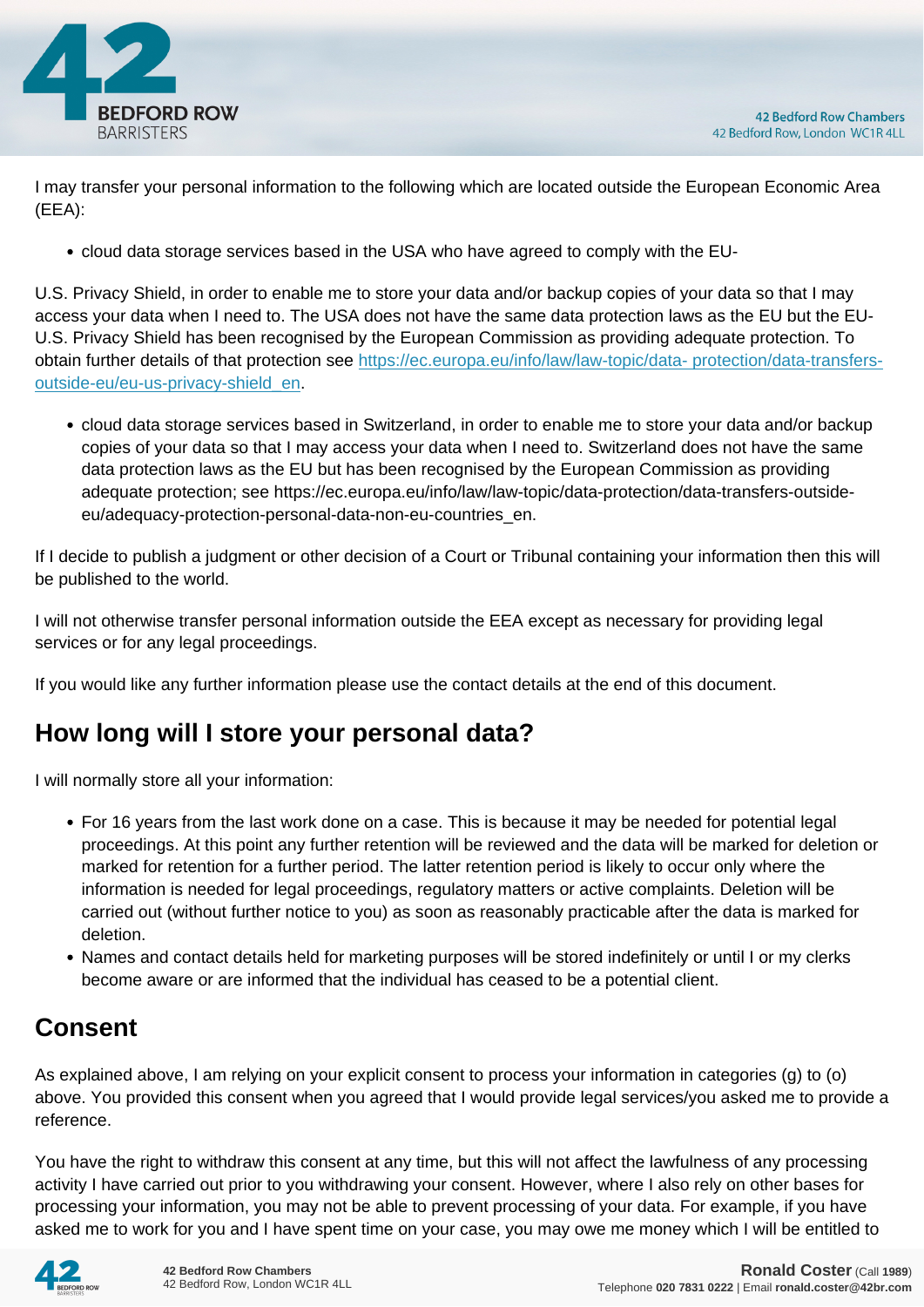

claim.

If there is an issue with the processing of your information, please contact my clerks using the contact details below.

# **Your Rights**

Under the GDPR, you have a number of rights that you can exercise in certain circumstances. These are free of charge. In summary, you may have the right to:

- Ask for access to your personal information and other supplementary information;
- Ask for correction of mistakes in your data or to complete missing information I hold on you;
- Ask for your personal information to be erased, in certain circumstances;
- Receive a copy of the personal information you have provided to me or have this information sent to a third party. This will be provided to you or the third party in a structured, commonly used and machine readable format, e.g. a Word file;
- Object at any time to processing of your personal information for direct marketing;
- Object in certain other situations to the continued processing of your personal information;
- Restrict my processing of your personal information in certain circumstances;
- Request not to be the subject to automated decision-making which produces legal effects that concern you or affects you in a significant way.

If you want more information about your rights under the GDPR please see the Guidance from the Information Commissioners Office on Individual's rights under the GDPR.

If you want to exercise any of these rights, please:

- Use the contact details at the end of this document;
- I may need to ask you to provide other information so that you can be identified;
- Please provide a contact address so that you can be contacted to request further information to verify your identity;
- Provide proof of your identity and address;
- State the right or rights that you wish to exercise.

I will respond to you within one month from when I receive your request.

### **Marketing Emails**

Please note if you wish to unsubscribe from any marketing emails that you have previously received and/or signed up for, you can do so by emailing: clerks@42br.com

Please note it may take up to 30 days for this to become effective.

### **How to make a complaint?**

The GDPR also gives you the right to lodge a complaint with the Information Commissioners' Office if you are in the UK, or with the supervisory authority of the Member State where you work, normally live or where the alleged